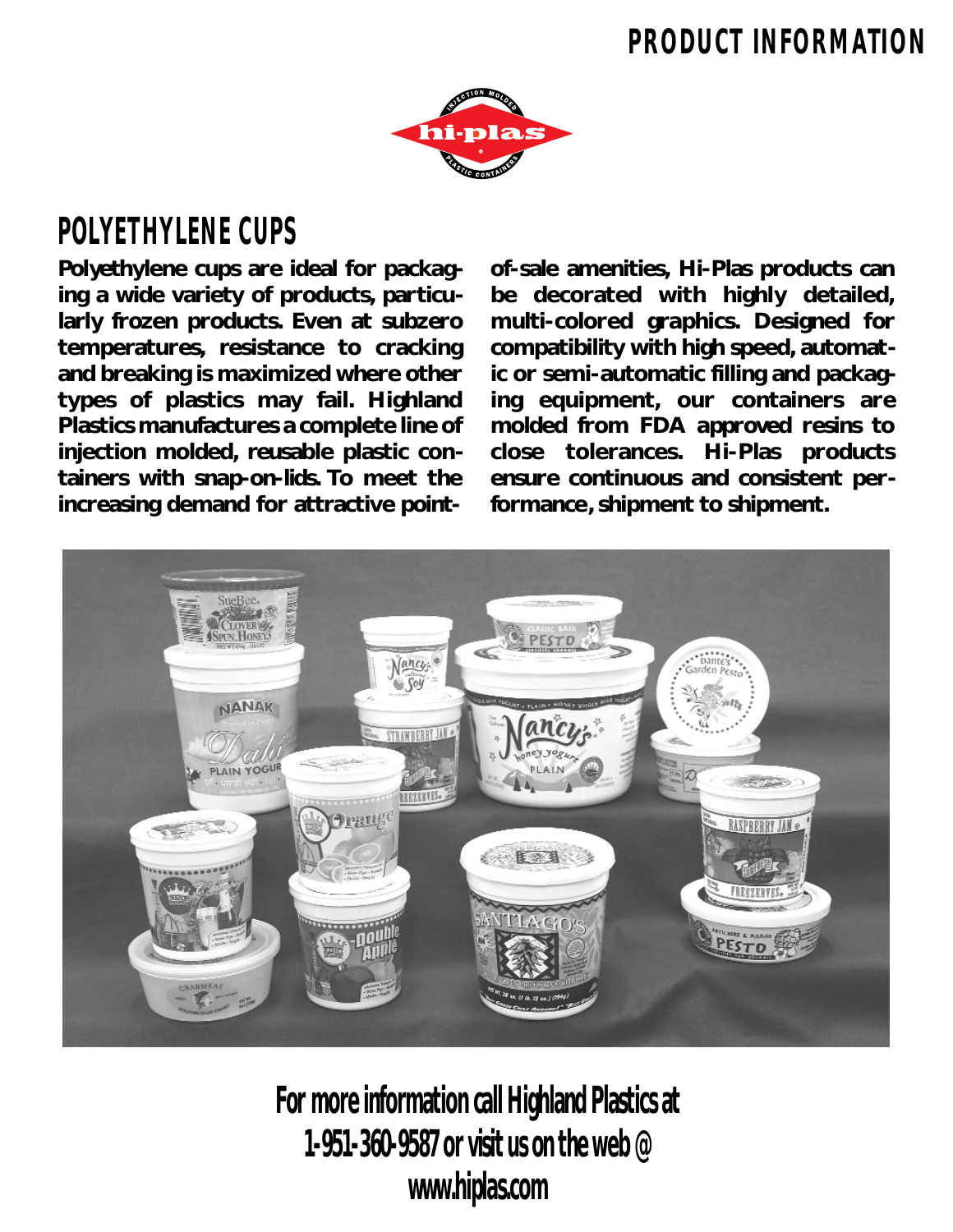| Cup Item 300 SERIES    |            |                                  | Lid Item #        | Weight             | Height                    | Dia.<br>(measurements are in inches) | Printable Area (cups)                        | Printable Area (lids)          |
|------------------------|------------|----------------------------------|-------------------|--------------------|---------------------------|--------------------------------------|----------------------------------------------|--------------------------------|
|                        |            | <b>PR 300</b>                    | n.<br>л           | 6 oz.              | 21/2                      | 3                                    | 1 7/8 X 8 1/4                                | 21/4                           |
| LT 300-06              |            | <b>PV 300</b>                    | n.<br>Л           | 6 oz.              | 21/2                      | 3                                    | 1 7/8 X 8 1/4                                | 21/4                           |
|                        |            | <b>PF 300</b>                    | r<br>┓            | $6.5$ oz.          | 21/2                      | 3                                    | 1 7/8 X 8 1/4                                | 21/4                           |
|                        | LT 300-08  | <b>PR 300</b>                    | D.<br>л           | 80Z.               | $\overline{\overline{3}}$ | $\overline{3}$                       | 2 1/8 X 8 7/32                               | 21/4                           |
|                        |            | <b>PV 300</b>                    | 57<br>n           | 8 oz.              | 3                         | 3                                    | 2 1/8 X 8 7/32                               | 21/4                           |
|                        |            | <b>PF 300</b>                    | ᄀ<br>ᄃ            | 8.5 oz.            | 3                         | 3                                    | 2 1/8 X 8 7/32                               | 21/4                           |
| Cup Item 309 SERIES    |            |                                  | Lid Item #        | Weight             | <b>Height</b>             | Dia.                                 | Printable Area (cups)                        | Printable Area (lids)          |
|                        |            |                                  |                   |                    |                           | (measurements are in inches)         |                                              |                                |
|                        |            | PF 309                           | ⊏<br>┓            | 4 oz.              | 11/8                      | 39/16                                | <b>NA</b>                                    | 23/4                           |
|                        |            | PV 309                           |                   | 4 oz.              | 11/8                      | 39/16                                | NA                                           | 2 11/16                        |
| LS 309-04              |            | PR 309                           | л<br>n.           | 3 oz.              | 11/8                      | 39/16                                | <b>NA</b>                                    | 23/4                           |
|                        |            | PR 309 S                         | 77                | 3 oz.              | 11/8                      | 39/16                                | <b>NA</b>                                    | 23/4                           |
|                        |            | PF 309                           |                   | 6 oz.              | 15/8                      | 39/16                                | $1 \times 10^{-1/8}$                         | 23/4                           |
|                        | LS 309-06  | PV 309                           |                   | 6 oz.<br>5 oz.     | 15/8<br>15/8              | 39/16<br>39/16                       | $1 \times 10^{-1/8}$<br>$1 \times 10^{-1/8}$ | 2 11/16<br>23/4                |
|                        |            | PR 309<br>PR 309 S               | n<br>о<br>n.<br>л | 5 oz.              | 15/8                      | 39/16                                | $1 \times 10^{-1/8}$                         | 23/4                           |
|                        |            |                                  |                   |                    |                           |                                      |                                              |                                |
|                        |            | PF 309                           | ∼<br>┓            | 8 oz.              | 115/16                    | 39/16                                | 1 1/4 X 10 1/32                              | 23/4                           |
| LS 309-08              |            | PV 309                           |                   | 8 oz.              | 115/16                    | 39/16                                | 1 1/4 X 10 1/32                              | 2 11/16                        |
|                        |            | PR 309                           | л                 | 7 oz.              | 115/16                    | 39/16                                | 1 1/4 X 10 1/32                              | 23/4                           |
|                        |            | PR 309 S                         | л                 | 7 oz.              | 115/16                    | 39/16                                | 1 1/4 X 10 1/32                              | 23/4                           |
|                        |            | PF 309                           | ┓                 | 12 oz.             | 213/16                    | 39/16                                | 1 7/8 X 10 3/32                              | 23/4                           |
|                        | LI 309-12  | PV 309<br>PR 309                 | D.<br>л           | 12 oz.<br>11 oz.   | 213/16<br>213/16          | 39/16<br>39/16                       | 1 7/8 X 10 3/32<br>1 7/8 X 10 3/32           | 211/16<br>23/4                 |
|                        |            | PR 309 S                         | h.<br>л           | 11 oz.             | 213/16                    | 39/16                                | 1 7/8 X 10 3/32                              | 23/4                           |
|                        |            |                                  |                   |                    |                           |                                      |                                              |                                |
|                        |            | PF 309                           |                   | 14 oz.             | 311/16                    | 39/16                                | 2 1/2 × 9 15/16                              | 23/4                           |
| LT 309-14              |            | PV 309                           |                   | 14 oz.             | 311/16                    | 39/16                                | 2 1/2 × 9 15/16                              | 211/16                         |
|                        |            | PR 309                           | Л                 | 13 oz.             | 311/16                    | 39/16                                | 2 1/2 × 9 15/16                              | 23/4                           |
|                        |            | PR 309 S                         | л                 | 13 oz.<br>15 oz.   | 311/16<br>311/16          | 39/16<br>39/16                       | 2 1/2 × 9 15/16<br>2 5/8 × 9 29/32           | 23/4<br>23/4                   |
|                        | LT 309-15  | PF 309<br>PV 309                 | ┓<br>Л            | 15 oz.             | 311/16                    | 39/16                                | 2 5/8 × 9 29/32                              | 211/16                         |
|                        |            | PR 309                           | л<br>п            | 14 oz.             | 311/16                    | 39/16                                | 2 5/8 × 9 29/32                              | 23/4                           |
|                        |            | PR 309 S                         | n.<br>л           | 14 oz.             | 311/16                    | 39/16                                | 2 5/8 X 9 29/32                              | 23/4                           |
|                        |            |                                  |                   |                    |                           |                                      |                                              |                                |
|                        |            |                                  |                   |                    |                           |                                      |                                              |                                |
|                        |            | PF 309                           | л                 | 16 oz.             | 311/16                    | 39/16                                | $25/8$ $\times$ 10                           | 23/4                           |
| LT 309-16              |            | PV 309                           |                   | 16 oz.<br>15 oz.   | 311/16                    | 39/16<br>39/16                       | 2 5/8 X 10<br>$25/8$ $\times$ 10             | 2 11/16<br>23/4                |
|                        |            | PR 309                           | D.<br>п           | 15 oz.             | 311/16<br>311/16          | 39/16                                | 2 5/8 X 10                                   | 23/4                           |
| ن پر پر پر محمد میں پر |            | PR 309 S                         | Д                 |                    |                           |                                      |                                              |                                |
| Cup Item 313 SERIES    |            |                                  | Lid Item #        | Weight             | Height                    | Dia.                                 | Printable Area (cups)                        | Printable Area (lids)          |
|                        |            |                                  |                   |                    |                           |                                      |                                              |                                |
|                        |            |                                  |                   |                    |                           | (measurements are in inches)         |                                              |                                |
|                        |            |                                  | LF 313            | 16 oz.             | 41/16                     | 313/16                               | 3 x 10                                       | 23/4                           |
|                        | LT 313-16  |                                  |                   |                    |                           |                                      |                                              |                                |
|                        |            |                                  |                   |                    |                           |                                      |                                              | *skirt print $5/8$ <b>X 12</b> |
|                        | . <u>.</u> |                                  |                   |                    |                           |                                      |                                              |                                |
|                        |            |                                  |                   |                    |                           |                                      |                                              |                                |
| Cup Item 405 SERIES    |            |                                  | Lid Item #        | Weight             | Height                    | Dia.                                 | Printable Area (cups)                        | Printable Area (lids)          |
|                        |            |                                  |                   |                    |                           | (measurements are in inches)         |                                              |                                |
|                        | LS 405-16  |                                  | <b>PW 405</b>     |                    |                           |                                      |                                              |                                |
|                        |            | r.                               | 77                | 16 oz.             | 33/16                     | 45/16                                | 2 3/8 X 11 13/16                             | 31/4                           |
|                        |            |                                  |                   |                    |                           |                                      |                                              |                                |
|                        | . <u>.</u> |                                  |                   |                    |                           |                                      |                                              |                                |
| Cup Item 408 SERIES    |            |                                  | Lid Item #        | Weight             | <b>Height</b>             | Dia.                                 | Printable Area (cups)                        | Printable Area (lids)          |
|                        |            |                                  |                   |                    |                           | (measurements are in inches)         |                                              |                                |
|                        |            | <b>PR 408</b>                    | л<br>r            | 8.5 oz.            | 15/8                      | 41/2                                 | 1 x 12 9/16                                  | 31/2                           |
| LS 408-08.5            |            | <b>PR 408 S</b>                  | P<br>л            | 8.5 oz.            | 15/8                      | 41/2                                 | 1 x 12 9/16                                  | 31/2                           |
|                        |            | PR 408 Z                         | r<br>л            | 8.5 oz.            | 15/8                      | 41/2                                 | 1 x 12 9/16                                  | 31/2                           |
|                        |            | PF 408                           | Ľ<br>Δ            | 10 oz.             | 15/8                      | 41/2                                 | 1 x 12 9/16                                  | 31/2                           |
|                        |            | <b>PR 408</b><br><b>PR 408 S</b> | L<br>7<br>h<br>n. | 10 oz.<br>10 oz.   | 17/8<br>17/8              | 41/2<br>41/2                         | 1 3/16 X 12 15/32<br>1 3/16 X 12 15/32       | 31/2<br>31/2                   |
|                        |            |                                  |                   |                    |                           |                                      |                                              |                                |
|                        | LS 408-10  |                                  |                   |                    |                           |                                      |                                              |                                |
|                        |            | PR 408 Z<br>PF 408               | N<br>n<br>ł,<br>L | 10 oz.<br>11.5 oz. | 17/8<br>17/8              | 41/2<br>41/2                         | 1 3/16 X 12 15/32<br>1 3/16 X 12 15/32       | 31/2<br>31/2                   |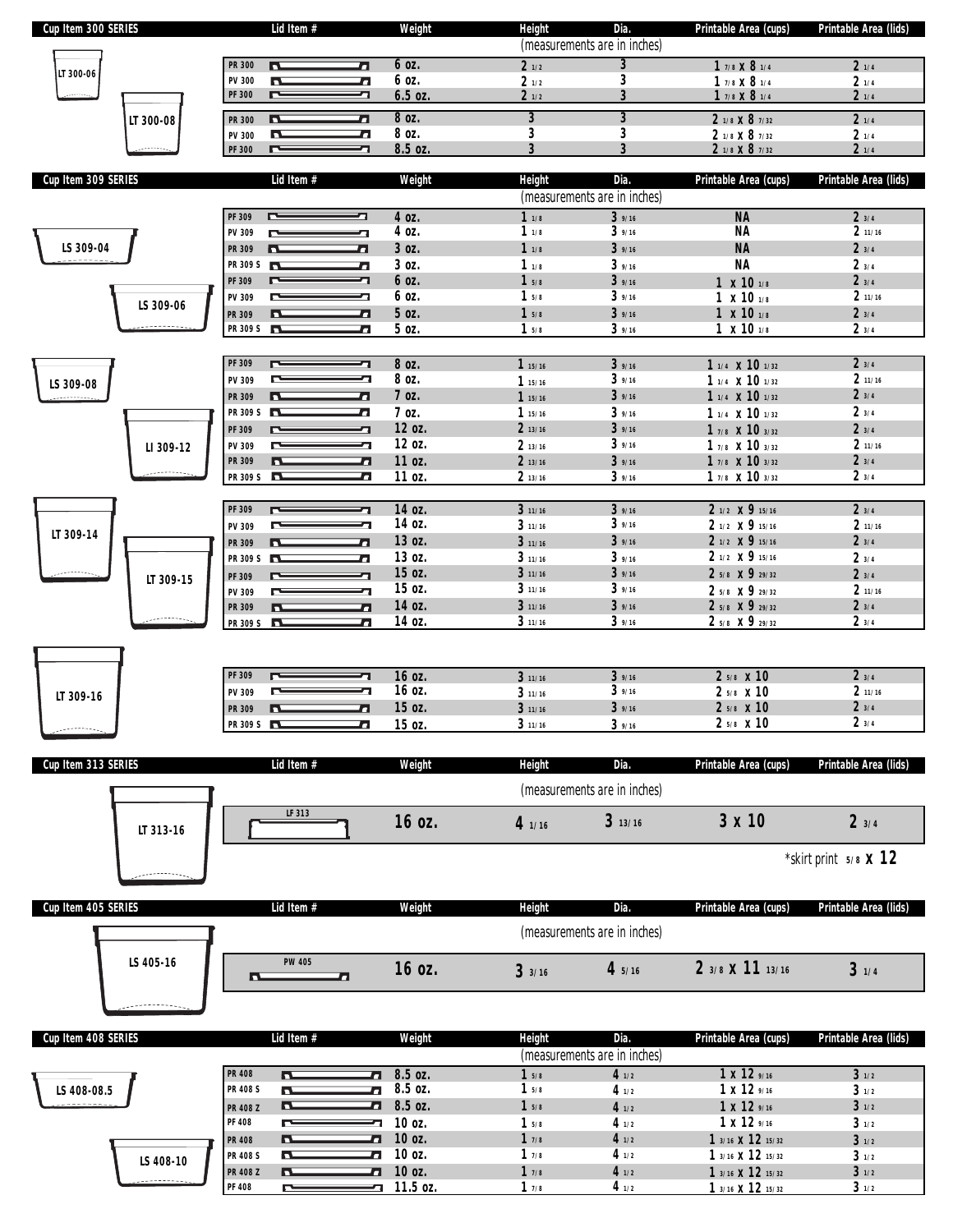| Cup Item 408 SERIES |                 | Lid Item #    | Weight           | <b>Height</b>  | Dia.                         | Printable Area (cups) | Printable Area (lids) |
|---------------------|-----------------|---------------|------------------|----------------|------------------------------|-----------------------|-----------------------|
|                     |                 |               |                  |                | (measurements are in inches) |                       |                       |
|                     | <b>PR 408</b>   | r<br>77       | 12 oz.           | 21/8           | 41/2                         | 1 7/16 X 12 19/32     | 31/2                  |
| LS 408-12           | <b>PR 408 S</b> | 57<br>n.      | 12 oz.           | 21/8           | 41/2                         | 1 7/16 X 12 19/32     | 31/2                  |
|                     | PR 408 Z        | 7<br>Œ        | 12 oz.           | 21/8           | 41/2                         | 1 7/16 X 12 19/32     | 31/2                  |
|                     | <b>PF 408</b>   | ſ<br>⇁        | 13.5 oz.         | 21/8           | 41/2                         | 1 7/16 X 12 19/32     | 31/2                  |
|                     | <b>PR 408</b>   | л<br>r        | 14 oz.           | 27/16          | 41/2                         | 1 3/4 X 12 17/32      | 31/2                  |
| LS 408-14           | <b>PR 408 S</b> | 77<br>h       | 14 oz.           | 27/16          | 41/2                         | 1 3/4 X 12 17/32      | 31/2                  |
|                     | <b>PR 408 Z</b> | л<br>r        | 14 oz.           | 27/16          | 41/2                         | 1 3/4 X 12 17/32      | 31/2                  |
|                     | <b>PF 408</b>   | 7<br>r        | 15.5 oz.         | 27/16          | 41/2                         | 1 3/4 X 12 17/32      | 31/2                  |
|                     |                 |               |                  |                |                              |                       |                       |
|                     | <b>PR 408</b>   | Œ<br>77       | 15 oz.           | 25/8           | 41/2                         | 1 7/8 X 12 15/32      | 31/2                  |
| LS 408-15           | <b>PR 408 S</b> | 57<br>h       | 15 oz.           | 25/8           | 41/2                         | 1 7/8 X 12 15/32      | 31/2                  |
|                     | <b>PR 408 Z</b> | л<br>n.       | 15 oz.           | 25/8           | 41/2                         | 1 7/8 X 12 15/32      | 31/2                  |
|                     | <b>PF 408</b>   | ľ<br>⇁        | 16.5 oz.         | 25/8           | 41/2                         | 1 7/8 X 12 15/32      | 31/2                  |
|                     | <b>PR 408</b>   | 77<br>D.      | 16 oz.           | 213/16         | 41/2                         | 2 x 12 11/32          | 31/2                  |
| LS 408-16           | <b>PR 408 S</b> | h<br>h        | 16 oz.           | 213/16         | 41/2                         | 2 x 12 11/32          | 31/2                  |
|                     | <b>PR 408 Z</b> | 71<br>ł       | 16 oz.           | 213/16         | 41/2                         | 2 x 12 11/32          | 31/2                  |
|                     | <b>PF 408</b>   | ∼             | 17.5 oz.         | 213/16         | 41/2                         | 2 x 12 11/32          | 31/2                  |
|                     |                 |               |                  |                |                              |                       |                       |
|                     |                 |               |                  |                |                              |                       |                       |
|                     | <b>PR 408</b>   | n.<br>л       | 20 oz.<br>20 oz. | 39/16          | 41/2                         | 2 3/4 X 12 1/16       | 31/2                  |
| LI 408-20           | <b>PR 408 S</b> | 77<br>n.<br>5 |                  | 39/16<br>39/16 | 41/2                         | 2 3/4 X 12 1/16       | 31/2<br>31/2          |
|                     | <b>PR 408 Z</b> | n.            | 20 oz.           |                | 41/2                         | 2 3/4 X 12 1/16       |                       |
|                     | <b>PF 408</b>   | r<br>5        | 21.5 oz.         | 39/16          | 41/2                         | 2 3/4 X 12 1/16       | 31/2                  |
| LT 408-24           | <b>PR 408</b>   | л<br>n.       | 24 oz.           | 4 1/16         | 41/2                         | 3 1/8 X 12 7/32       | 31/2                  |
|                     | <b>PR 408 S</b> | h<br>h        | 24 oz.           | 41/16          | 41/2                         | 3 1/8 X 12 7/32       | 31/2                  |
|                     | <b>PR 408 Z</b> | л<br>n.       | 24 oz.           | 41/16          | 41/2                         | 3 1/8 X 12 7/32       | 31/2                  |
|                     | <b>PF 408</b>   | ſ<br>л        | 25.5 oz.         | 41/16          | 41/2                         | 3 1/8 X 12 7/32       | 31/2                  |
|                     |                 |               |                  |                |                              |                       |                       |
| LT 408-30           | <b>PR 408</b>   | л<br>Œ        | 30 oz.           | 413/16         | 41/2                         | 3 1/2 X 12 7/16       | 31/2                  |
|                     | <b>PR 408 S</b> | 5<br>n.       | 30 oz.           | 4 13/16        | 41/2                         | 3 1/2 X 12 7/16       | 31/2                  |
|                     | <b>PR 408 Z</b> | Ø<br>N        | 30 oz.           | 413/16         | 41/2                         | 3 1/2 X 12 7/16       | 31/2                  |
|                     | <b>PF 408</b>   | ⇁             | 31.5 oz.         | 4 13/16        | 41/2                         | 3 1/2 X 12 7/16       | 31/2                  |
| LT 408-32           | <b>PR 408</b>   | л<br>n.       | 32 oz.           | 53/8           | 41/2                         | 4 1/16 X 12 1/8       | 31/2                  |
|                     | <b>PR 408 S</b> | 77<br>h       | 32 oz.           | 53/8           | 41/2                         | 4 1/16 X 12 1/8       | 31/2                  |
|                     | <b>PR 408 Z</b> | л<br>r        | 32 oz.           | 53/8           | 41/2                         | 4 1/16 X 12 1/8       | 31/2                  |
|                     | <b>PF 408</b>   | r             | 33.5 oz.         | 5 3/8          | 41/2                         | 4 1/16 X 12 1/8       | 31/2                  |
| Cup Item 411 SERIES |                 | Lid Item #    | Weight           | Height         | Dia.                         | Printable Area (cups) | Printable Area (lids) |
|                     |                 |               |                  |                | (measurements are in inches) |                       |                       |
|                     |                 | <b>PR 411</b> | 32 oz.           | 41/2           | 4 11/16                      | 3 1/8 X 13 7/32       | 33/8                  |
| LT 411-32           | D.              | Ø             |                  |                |                              |                       |                       |
|                     | r               | PF 411        | 33 oz.           | 41/2           | 4 11/16                      | 3 1/8 X 13 7/32       | 33/8                  |
|                     |                 |               |                  |                |                              |                       |                       |
|                     |                 |               |                  |                |                              |                       |                       |
|                     |                 |               |                  |                |                              |                       |                       |
| Cup Item 512 SERIES |                 | Lid Item #    | Weight           | <b>Height</b>  | Dia.                         | Printable Area (cups) | Printable Area (lids) |
|                     |                 |               |                  |                | (measurements are in inches) |                       |                       |
|                     |                 | <b>PF 512</b> | 64 oz.           | 6              | 5 3/4                        | 4 3/8 X 15 31/32      | 43/8                  |
|                     |                 |               |                  |                |                              |                       |                       |
| LT 512-64           |                 |               |                  |                |                              |                       |                       |
|                     |                 |               |                  |                |                              |                       |                       |
|                     |                 |               |                  |                |                              |                       |                       |
|                     |                 |               |                  |                |                              |                       |                       |
|                     |                 |               |                  |                |                              |                       |                       |
| Cup Item 600 SERIES |                 | Lid Item #    | Weight           | Height         | Dia.                         | Printable Area (cups) | Printable Area (lids) |
|                     |                 |               |                  |                | (measurements are in inches) |                       |                       |
|                     |                 | <b>PW 600</b> |                  |                |                              |                       |                       |
|                     | n.              | л             | 48 oz.           | 47/16          | 6                            | 3 5/16 X 16 1/4       | 43/4                  |
|                     |                 | PF 600        | 51 oz.           | 47/16          | 6                            | 3 5/16 X 16 1/4       | 43/4                  |
| LI 600-48           |                 |               |                  |                |                              |                       |                       |

<u> Literature de la</u>